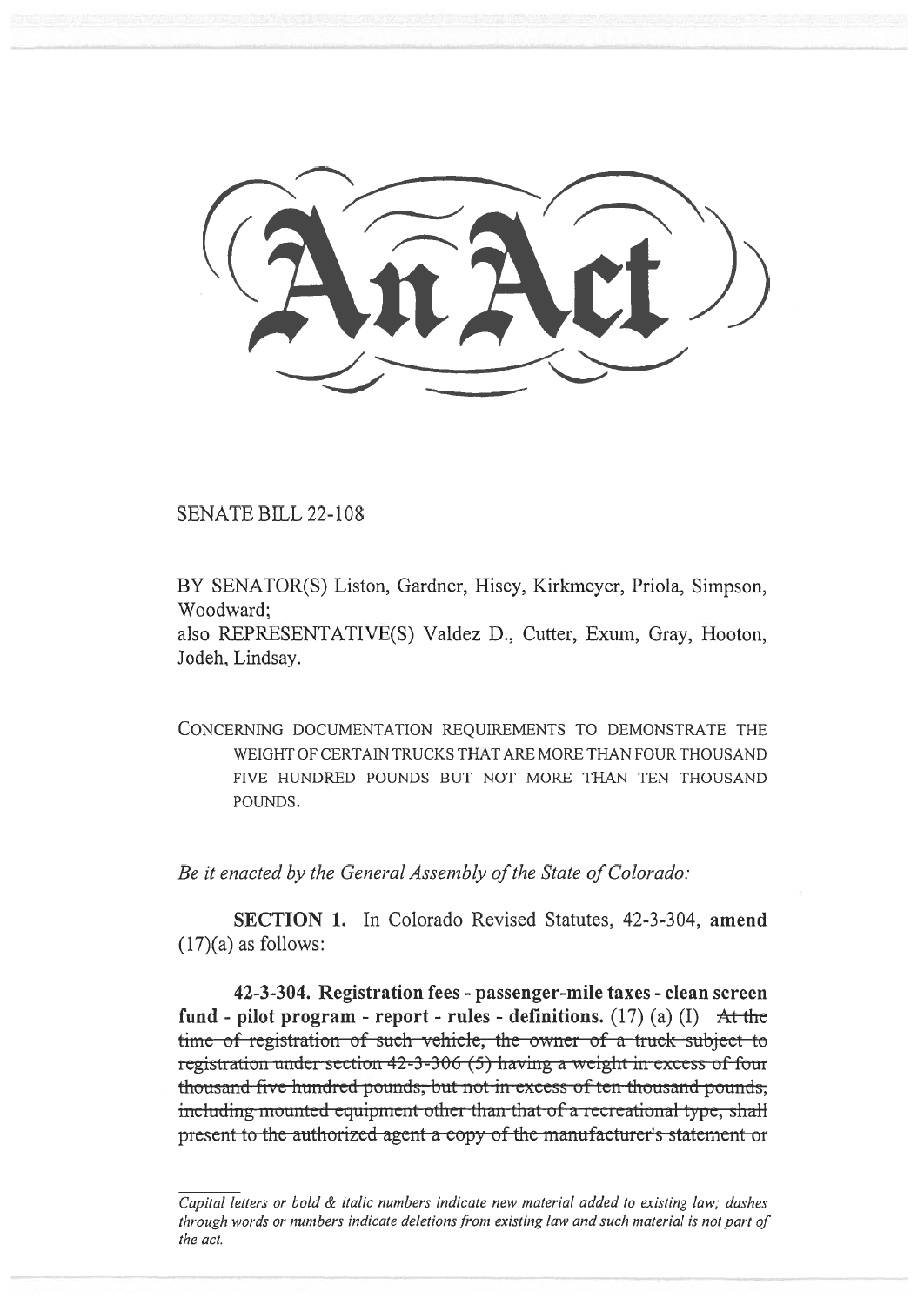certificate of origin that specifies the shipping weight of such vehicle, or if such documentation is not available, a certified scale ticket showing the weight of such vehicle. THE OWNER SHALL PRESENT TO THE AUTHORIZED AGENT A CERTIFIED SCALE TICKET SHOWING THE WEIGHT OF A TRUCK IF THE TRUCK:

(A) IS SUBJECT TO THE REGISTRATION FEE IMPOSED IN SECTION 42-3-306 (5);

(B) WEIGHS MORE THAN FOUR THOUSAND FIVE HUNDRED POUNDS BUT NOT MORE THAN TEN THOUSAND POUNDS; AND

(C) HAS BEEN MODIFIED, INCLUDING MOUNTING EQUIPMENT OTHER THAN RECREATIONAL EQUIPMENT, AND THE MODIFICATIONS CHANGE THE TRUCK'S WEIGHT BY THREE HUNDRED POUNDS OR MORE.

(II) THE OWNER SHALL PRESENT TO THE AUTHORIZED AGENT A MANUFACTURER'S CERTIFICATE OF ORIGIN IF A TRUCK:

(A) IS SUBJECT TO THE REGISTRATION FEE IMPOSED IN SECTION 42-3-306 (5);

(B) WEIGHS MORE THAN FOUR THOUSAND FIVE HUNDRED POUNDS BUT NOT MORE THAN TEN THOUSAND POUNDS; AND

(C) HAS NOT BEEN MODIFIED TO CHANGE THE TRUCK'S WEIGHT BY THREE HUNDRED POUNDS OR MORE.

SECTION 2. In Colorado Revised Statutes, 35-14-122, amend  $(2)(a)$  as follows:

35-14-122. Public scales - requirements - weight certificates **procedures - records.** (2) (a) (I) It shall be IS the duty of each certified weigher to weigh upon the certified scales any load delivered at the scales for weighing when engaged to do so by any person and to issue a certificate of correct weight.

(II) The certificate of correct weight shall MUST state the gross weight of the load, the tare weight, the net weight of the load, and the date of weighing. In addition, the weight certificate shall MUST indicate:

PAGE 2-SENATE BILL 22-108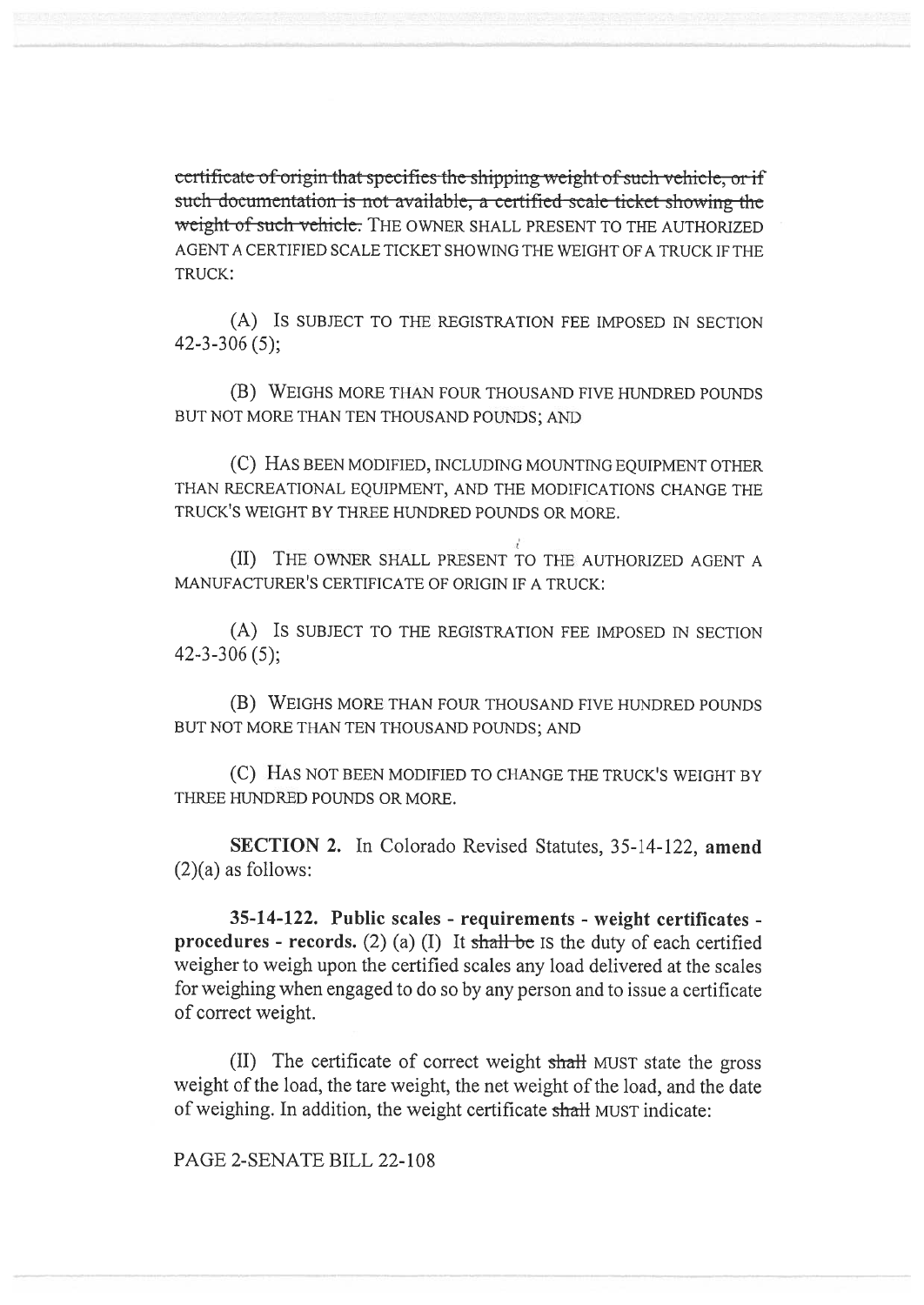(A) The state license number of the vehicle or other positive identification:

(B) A serial number;

(C) The name of the shipper or the owner of the load;

(D) The nature of the load;

(E) The name of the receiver of the load;

(F) Whether the driver is off or on the scale;

(G) The name of the certified weigher; and

(H) The location of the certified scale; AND

(I) IF THE VEHICLE IS BEING WEIGHED IN ORDER TO BE REGISTERED IN ACCORDANCE WITH ARTICLE 3 OF TITLE 42, THE VEHICLE IDENTIFICATION NUMBER, YEAR OF MANUFACTURE, AND MAKE.

(III) For issuing a certificate, the certified weigher may charge a reasonable fee; except that no charge may be made for weighing done or for certificates issued upon the demand of the commissioner or any employee acting in an official capacity under the provisions of this article THIS ARTICLE 14.

SECTION 3. Act subject to petition - effective date applicability. (1) This act takes effect at 12:01 a.m. on the day following the expiration of the ninety-day period after final adjournment of the general assembly; except that, if a referendum petition is filed pursuant to section 1 (3) of article V of the state constitution against this act or an item, section, or part of this act within such period, then the act, item, section, or part will not take effect unless approved by the people at the general election to be held in November 2022 and, in such case, will take effect on the date of the official declaration of the vote thereon by the governor.

## PAGE 3-SENATE BILL 22-108